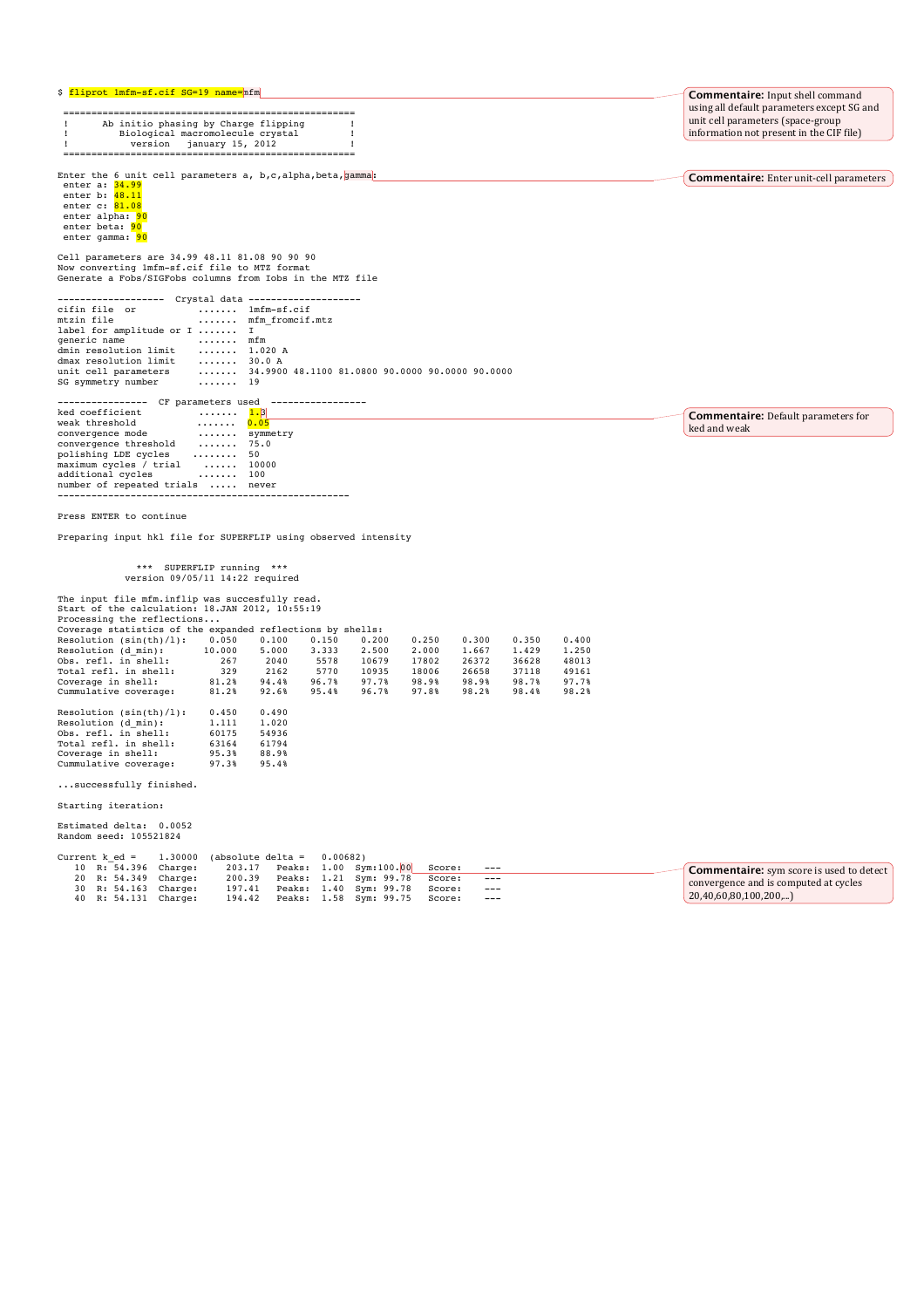| 50   |                                                          | R: 54.204 | Charge: | 193.62 | Peaks:       | 1.71 | Sym: 99.75   | Score: | $- - -$ |
|------|----------------------------------------------------------|-----------|---------|--------|--------------|------|--------------|--------|---------|
| 60   |                                                          | R: 54.156 | Charge: | 191.96 | Peaks:       | 1.85 | Sym: 99.92   | Score: | $---$   |
| 70   |                                                          | R: 54.125 | Charge: | 191.66 | Peaks:       | 1.91 | Sym: 99.92   | Score: | $---$   |
| 80   |                                                          | R: 54.105 | Charge: | 191.06 | Peaks:       | 2.05 | Sym: 99.95   | Score: | $---$   |
| 90   |                                                          | R: 54.088 | Charge: | 189.33 | Peaks:       | 2.13 | Sym: 99.95   | Score: | $---$   |
| 100  |                                                          | R: 53.941 | Charge: | 189.39 | Peaks:       | 2.14 | Sym: 100.28  | Score: | $---$   |
| 200  |                                                          | R: 54.002 | Charge: | 185.84 | Peaks:       | 2.61 | Sym: 99.93   | Score: | $---$   |
| 300  |                                                          | R: 54.252 | Charge: | 184.61 | Peaks:       | 2.89 | Sym: 100.01  | Score: | $---$   |
| 400  |                                                          | R: 54.230 | Charge: | 182.47 | Peaks:       | 3.10 | Sym: 99.82   | Score: | $---$   |
| 500  |                                                          | R: 54.276 | Charge: | 181.97 | Peaks:       | 3.46 | Sym: 99.84   | Score: | $---$   |
| 600  |                                                          | R: 54.245 | Charge: | 181.30 | Peaks:       | 3.60 | Svm:100.06   | Score: | $---$   |
| 700  |                                                          | R: 54.274 | Charge: | 181.21 | Peaks:       | 3.70 | Sym: 99.68   | Score: | $---$   |
| 800  |                                                          | R: 54.130 | Charge: | 181.05 | Peaks:       | 3.79 | Sym: 99.75   | Score: | $---$   |
| 900  |                                                          | R: 54.266 | Charge: | 179.57 | Peaks:       | 3.84 | Sym: 97.90   | Score: | $---$   |
| 1000 |                                                          | R: 54.173 | Charge: | 180.57 | Peaks:       | 3.98 | Sym: 100.07  | Score: | $---$   |
| 1300 |                                                          | R: 50.447 | Charge: | 147.23 | Peaks: 10.17 |      | Svm: $61.69$ | Score: |         |
|      | Calculation successfully converged after<br>1300 cycles. |           |         |        |              |      |              |        |         |
|      |                                                          |           |         |        |              |      |              |        |         |

|    |              | 50 cycles of noise suppression follow: |      |              |  |
|----|--------------|----------------------------------------|------|--------------|--|
| 10 |              | R: 34.521 Charge:                      | 0.00 | Peaks: 39.24 |  |
| 20 |              | R: 34.084 Charge:                      | 0.00 | Peaks: 38.55 |  |
|    | 30 R: 34.035 | Charge:                                | 0.00 | Peaks: 38.42 |  |
| 40 | R: 34.024    | Charge:                                | 0.00 | Peaks: 38.39 |  |
| 50 |              | R: 34.018 Charge:                      | 0.00 | Peaks: 38.39 |  |

### Checking the density for symmetry:

Symmetry operations compatible with the lattice and centering:

|               |            | Symmetry operation |            |                  | agreement factor |  |  |
|---------------|------------|--------------------|------------|------------------|------------------|--|--|
| $21(0,0,1)$ : | $-x1$      | $-x2$              | $1/2 + x3$ | 0.085            |                  |  |  |
|               |            |                    |            |                  |                  |  |  |
| $21(1,0,0)$ : | $1/2 + x1$ | $-x2$              | $-x3$      | 0.107            |                  |  |  |
|               |            |                    |            |                  |                  |  |  |
| $21(0,1,0)$ : | $-x1$      | $1/2 + x2$         | $-x3$      | 0.169            |                  |  |  |
|               |            |                    |            |                  |                  |  |  |
| $m(0,1,0)$ :  | x1         | $-x2$              | x3         | 85.503           | XXXXXXX          |  |  |
| $-1:$         | $-x1$      | $-x2$              | $-x3$      | 85.538           | XXXXXXX          |  |  |
| $m(1,0,0)$ :  | $-x1$      | x2                 | x3         | 89.723           | XXXXX            |  |  |
| $m(0,0,1)$ :  | x1         | x2                 | $-x3$      | 93.811           | XXX              |  |  |
| $2(0,1,0)$ :  | $-x1$      | x2                 | $-x3$      | 94,784           | XXX              |  |  |
| $b(0,0,1)$ :  | x1         | $1/2 + x2$         | $-x3$      | 95.341           | XX               |  |  |
| $n(0,1,0)$ :  | $1/2 + x1$ | $-x2$              | $1/2 + x3$ | 95,408           | XX               |  |  |
| $2(1,0,0)$ :  | x1         | $-x2$              | $-x3$      | 95.807           | XX               |  |  |
| $2(0,0,1)$ :  | $-x1$      | $-x2$              | x3         | 96.723           | XX               |  |  |
| $n(0,0,1)$ :  | $1/2 + x1$ | $1/2 + x2$         | $-x3$      | 96.946           | XX               |  |  |
| $c(0,1,0)$ :  | x1         | $-x2$              |            | $1/2+x3$ 97.955  | X                |  |  |
| $a(0,0,1)$ :  | $1/2 + x1$ | x2                 | $-x3$      | 101.371          | X                |  |  |
| $n(1,0,0)$ :  | $-x1$      | $1/2 + x2$         |            | $1/2+x3$ 101.633 | X                |  |  |
| $b(1,0,0)$ :  | $-x1$      | $1/2 + x2$         | x3         | 102.172          | X                |  |  |
| $c(1,0,0)$ :  | $-x1$      | x2                 | $1/2 + x3$ | 102,610          | X                |  |  |
| $a(0,1,0)$ :  | $1/2 + x1$ | $-x2$              | x3         | 103.925          | X                |  |  |
|               |            |                    |            |                  |                  |  |  |

## \*\*\*\*\*\*\*\*\*\*\*\*\*\*\*\*\*\*\*\*\*\*\*\*\*\*\*\*\*\*\*\*\*\*\*\*\*\*\*\*\*\*\*\*\*\*\*\*\* Space group derived from the symmetry operations:

| HM symbol:                                   | P212121                    |             |            |
|----------------------------------------------|----------------------------|-------------|------------|
| Hall symbol:                                 | p 2ac 2ab                  |             |            |
| Fingerprint:                                 | 3300223}040qW3 (0,3/4,1/2) |             |            |
| Symmetry operations:                         |                            |             |            |
| 1:                                           | x1                         | x2          | x3         |
| $21(0,0,1)$ :                                | $1/2 - x1$                 | $-x2$       | $1/2 + x3$ |
| $21(1,0,0)$ :                                | $1/2 + x1$                 | $1/2 - x^2$ | $-x3$      |
| $21(0,1,0)$ :                                | $-x1$                      | $1/2 + x2$  | $1/2 - x3$ |
|                                              |                            |             |            |
| Searching for the origin of the space group: |                            |             |            |
| Agreement factors of individual generators:  |                            |             |            |
| Number smb agreement                         |                            |             |            |

2 21 0.09 3 21 0.11

Overall agreement factor:  $\overline{0.12}$ 

End of the calculation: 18.JAN 2012, 10:58:19 Superflip version: 09/05/11 14:22

\*\*\*\*\*\*\*\*\*\*\* SUPERFLIP procedure finished \*\*\*\*\*\*\*\*\*\*

**Commentaire:** Convergence is detected at cycle 1300 (Sym<75, the default sym-<br>threshold value).

# **Commentaire:** Independent control on the quality of the map obtained by CF: the<br>symmetry is derived from the P1 map (eventually, presence of potential higher<br>crystallographic symmetry)

**Commentaire:** The P1 map is now constrained to obey the input XL symmetry<br>properties: the agreement score is very  $\text{good} \ll 5-10$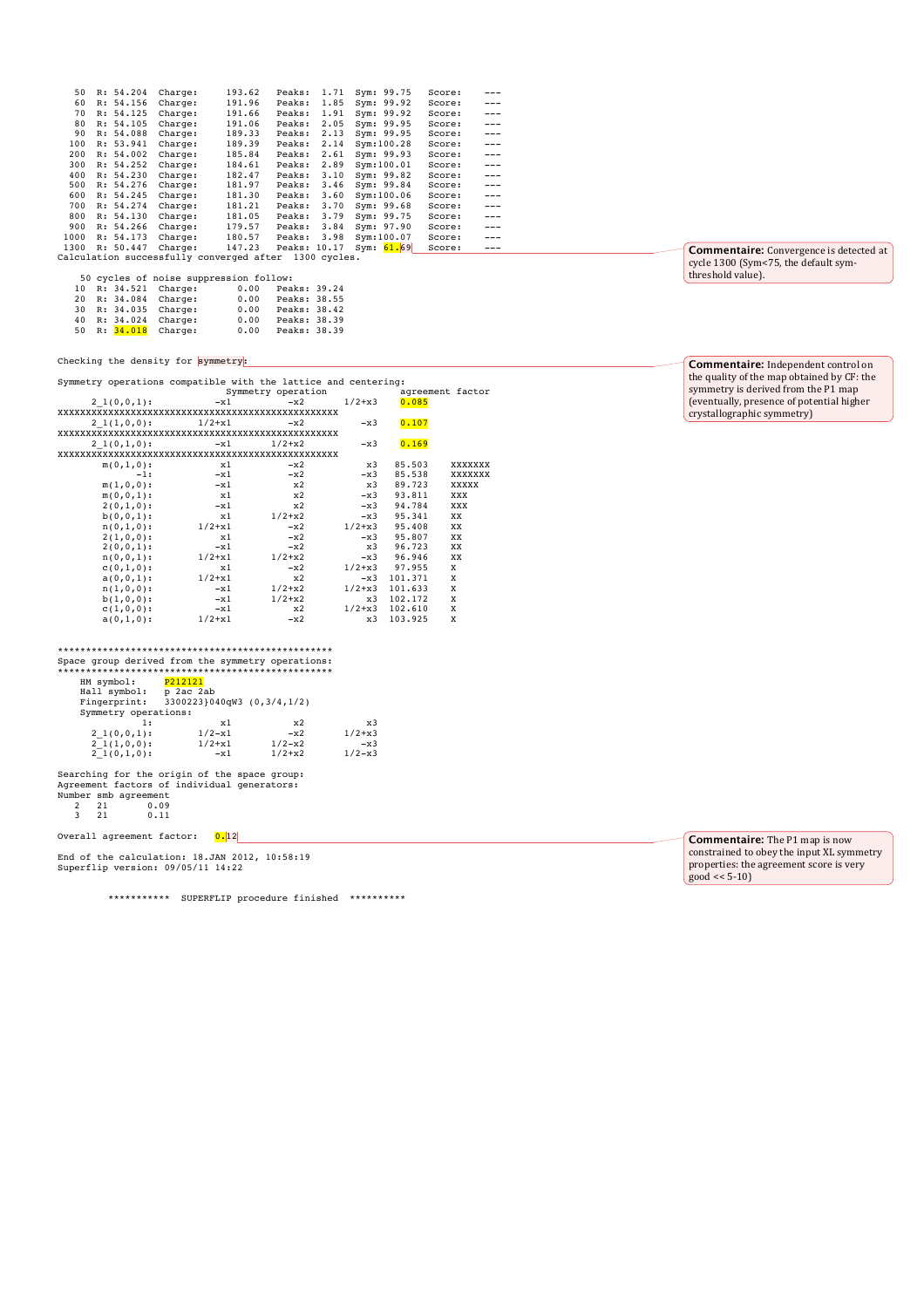| Input file for SUPERFLIP                                      | mfm.inflip     |                                             |
|---------------------------------------------------------------|----------------|---------------------------------------------|
| Input hkl-amplitude file for SUPERFLIP                        | mfm.hkl        |                                             |
| SUPERFLIP logfile in                                          | mfm.sflog      | <b>Commentaire:</b> this file               |
| Best CF density map FT{Enorm; PHIcf}                          | mfm.map        |                                             |
| Output HKL file with CF phased reflections                    | mfm-phased.hkl | <b>Commentaire:</b> electron-density map in |
| Output MTZ file with CF phased reflections  mfm.mtz           |                | CCP4 format, symmetry P212121 (but CCP4     |
| containing h k l, Fobs amplitudes, Ecf=Enorm and phases PHIcf |                | header with P1 symmetry)                    |

#### ==================================================================== Using Charge flipping phased diffraction data for model building

Automated protein model building with ARP/wARP (version 7.x):<br>example with 2anv model:<br>2\*146 residues and 2anv.seq the corresponding protomer sequence file

Setup the proper environment for ARP/wARP and run the command line:<br><mark>\$warpbin/auto\_tracing.sh datafile mfm.mtz residues 153 \</mark><br>fp Fobs sigfp SIGFP phibest PHIcfi seqin 1mfm.seq buildingcycles 5

====================================================================

**Commentaire:** test the 2 phase sets PHIcf and PHIcfi for the correct hand